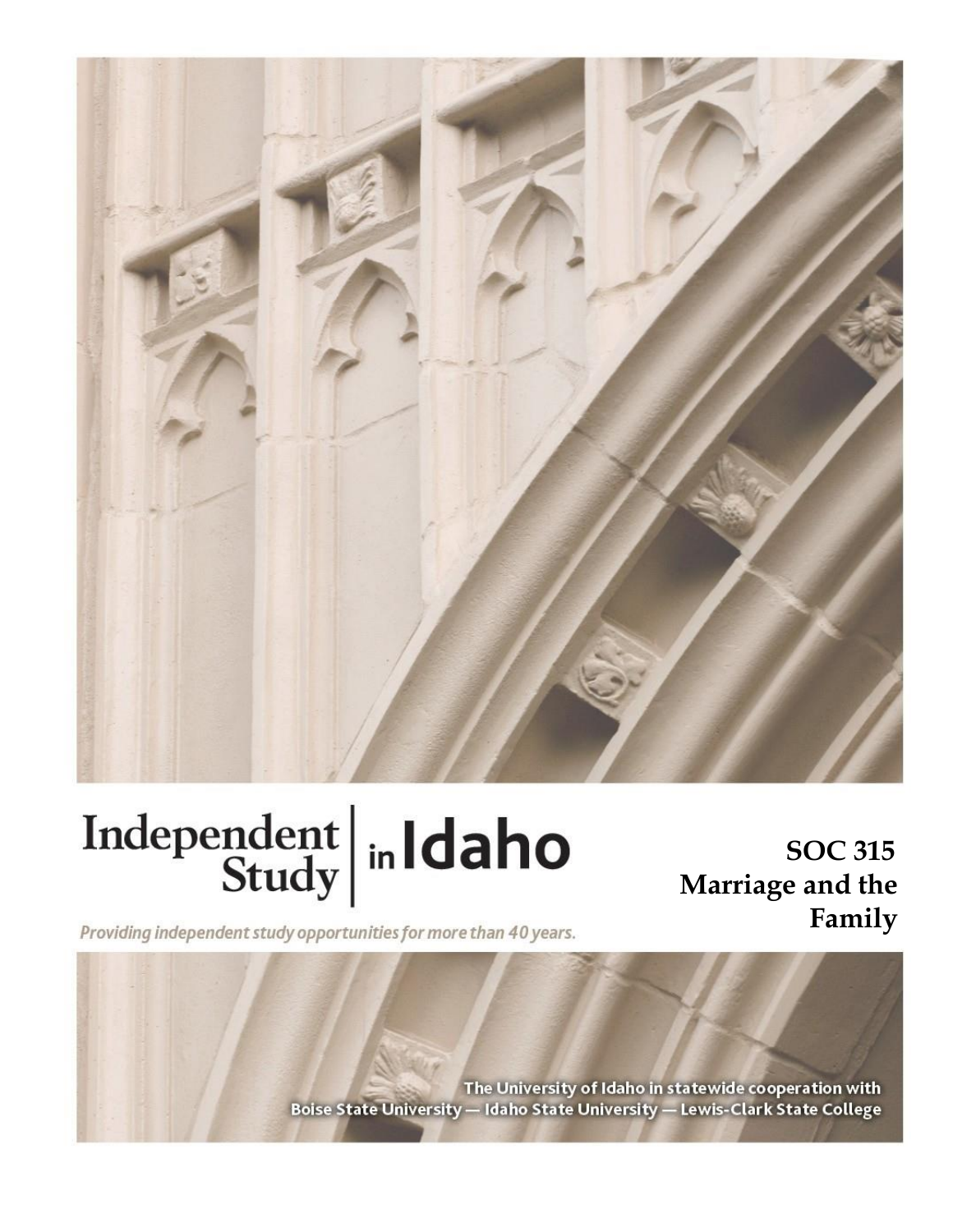

 $\left.\begin{array}{c|c} \textbf{Independent} & \textbf{h} \\ \textbf{Study} & \textbf{h} \end{array}\right.$ 

*Self-paced study. Anytime. Anywhere!*

### **Sociology 315 Marriage and the Family**

Lewis-Clark State College 3 Semester-Hour Credits

**Instructor:** Darci Graves Lewis-Clark State College

RV: 6/2010 2-Soc 315 Copyright Independent Study in Idaho/Idaho State Board of Education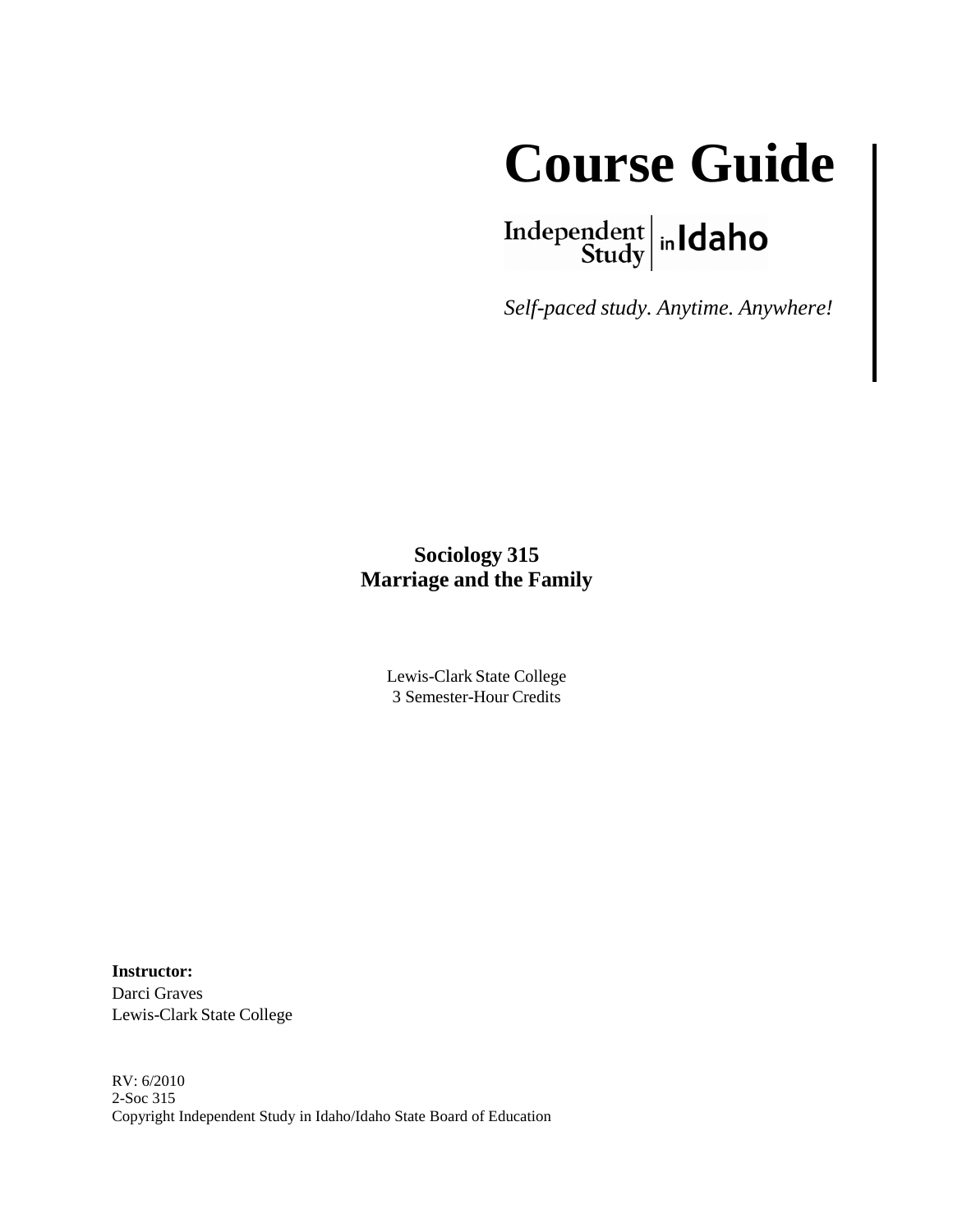# **Table of Contents**

| Lesson 1: |  |
|-----------|--|
| Lesson 2: |  |
| Lesson 3: |  |
| Lesson 4: |  |
|           |  |
| Lesson 5: |  |
| Lesson 6: |  |
| Lesson 7: |  |
| Lesson 8: |  |
| Lesson 9: |  |
|           |  |
|           |  |
|           |  |
|           |  |
|           |  |
|           |  |
|           |  |
|           |  |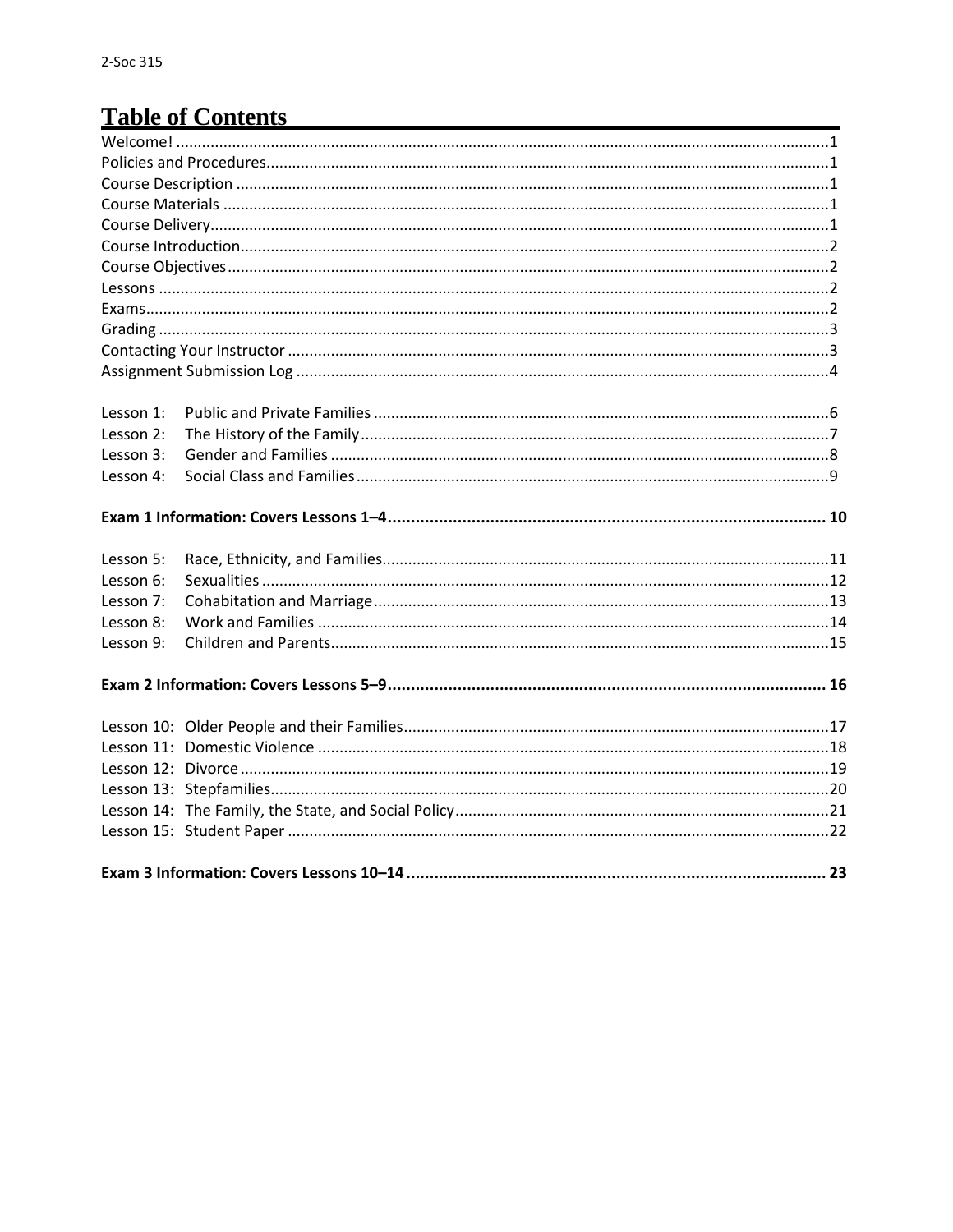#### **Soc 315: Marriage and the Family 3 Semester-Hour Credits: LCSC**

#### **Welcome!**

Whether you are a new or returning student, welcome to the Independent Study in Idaho (ISI) program. Below, you will find information pertinent to your course including the course description, course materials, course objectives, as well as information about assignments, exams, and grading. If you have any questions or concerns, please contact the ISI office for clarification before beginning your course.

#### **Policies and Procedures**

Refer to the ISI website at **www.uidaho.edu/isi** and select *Students* for the most current policies and procedures, including information on setting up accounts, student confidentiality, exams, proctors, transcripts, course exchanges, refunds, academic integrity, library resources, and disability support and other services.

#### **Course Description**

A study of the institutions of marriage and the family in a cross-cultural perspective, and an analysis of the various factors and forces at work in our time which are affecting relationships within the family. Recommended prerequisite: Soc 101 and *103 [Current Socail Problems]*

#### *14 graded lessons, 1 final paper, 3 proctored exams*

Students may submit up to 2 assignments per week. Before taking exams, students MUST wait for grades and feedback on assignments, which may take up to three weeks after the date of receipt by the instructor.

ALL assignments and exams must be submitted to receive a final grade for the course.

#### **Course Materials**

#### **Required Course Materials**

- Cherlin, Andrew J. *Public and Private Families: An Introduction*. 6 th ed. McGraw-Hill, 2010. ISBN 9780073404356
- Skolnick, Arlene S., and Jerome H. Skolnick. *Family in Transition*. 15<sup>th</sup> ed. Allyn and Bacon, 2009. ISBN 9780205578771

#### **Recommended Course Materials**

• Cherlin, Andrew J. *Public and Private Families: A Reader*. 6 th ed. McGraw-Hill, 2010. ISBN 9780073404363

#### **Course Delivery**

All ISI courses are delivered through Canvas, an online management system that hosts the course lessons and assignments and other items that are essential to the course. Upon registration, the student will receive a *Registration Confirmation Email* with information on how to access ISI courses online.

#### **Course Introduction**

The course explores families in the United States from a sociological perspective. We will examine the family as an institution rooted in historical and social contexts, focusing on the ways in which society shapes family norms, opportunities, and behaviors. We will also learn about the individual within the family, and how family relationships have changed over time.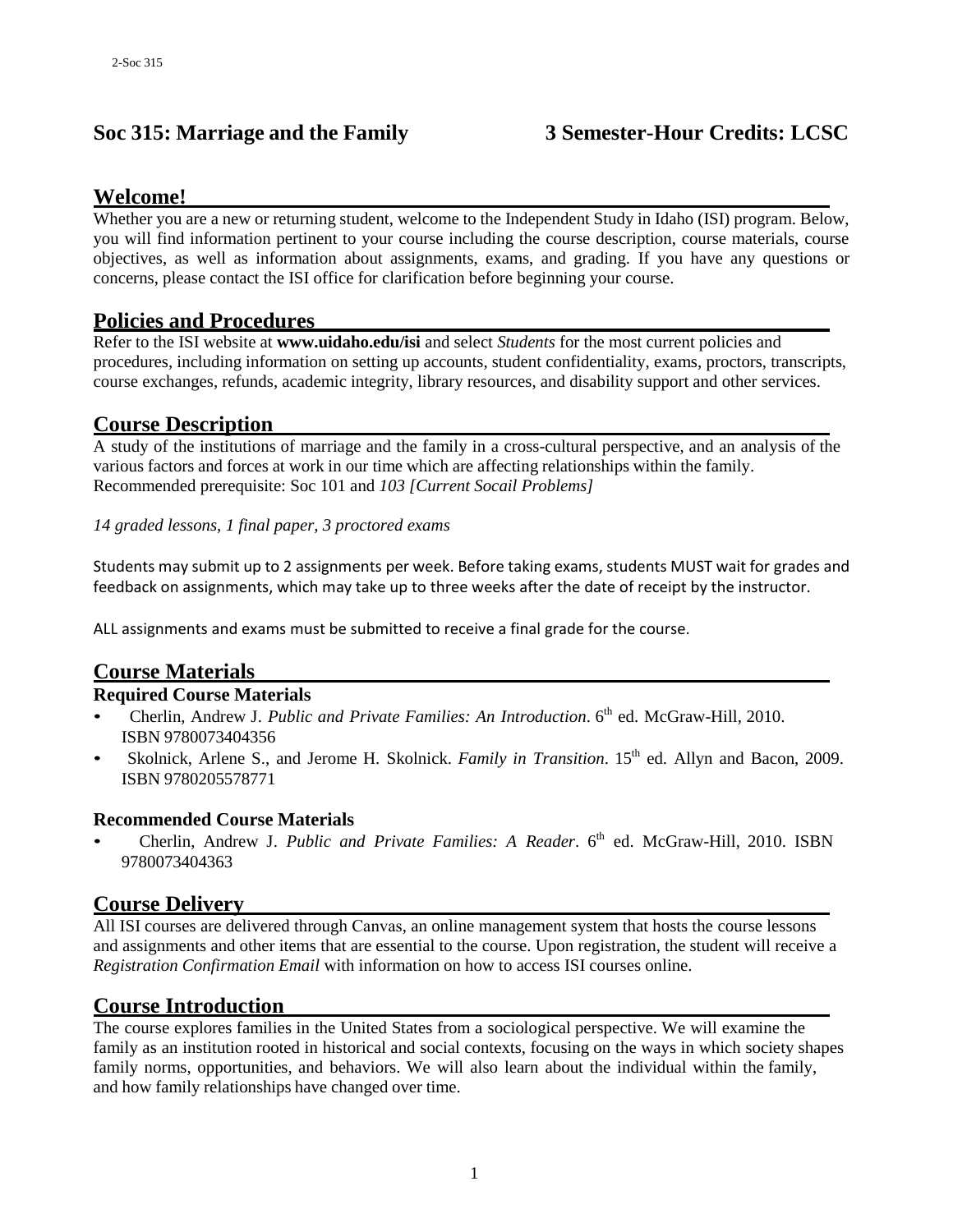#### **Course Objectives**

To meet the broad goals listed above, this course is designed to achieve several specific objectives:

- 1. To provide you with information about historical and contemporary families in the United States
- 2. To explore the relationships between individuals, as well as families and other social institutions
- 3. To develop analytical and communication skills that will enable you to examine and assess divergent ideas and perspectives on family issues
- 4. To help you apply the knowledge and skills that you gain in this course to your everyday life, deepening your understanding of your own beliefs and values and the social world in which you live

#### **Lessons**

#### **Overview**

Each lesson includes the following components:

- 1. lesson objectives
- 2. reading assignment
- 3. important terms (from the Cherlin textbook)
- 4. lecture
- 5. written assignment

#### **Study Hints**

- Complete all assigned readings.
- Take notes or highlight important points on each reading assignment assignments.
- Set a schedule allowing for completion of the course one month prior to your desired deadline.

#### **Exams**

#### **Overview**

- You must wait for grades and comments on lessons prior to taking each subsequent exam.
- For your instructor's exam guidelines, refer to the letter sent in you upon registration and the *Exam Information* sections in this course guide.

See *Grading* for specific information on lesson/exam points and percentages.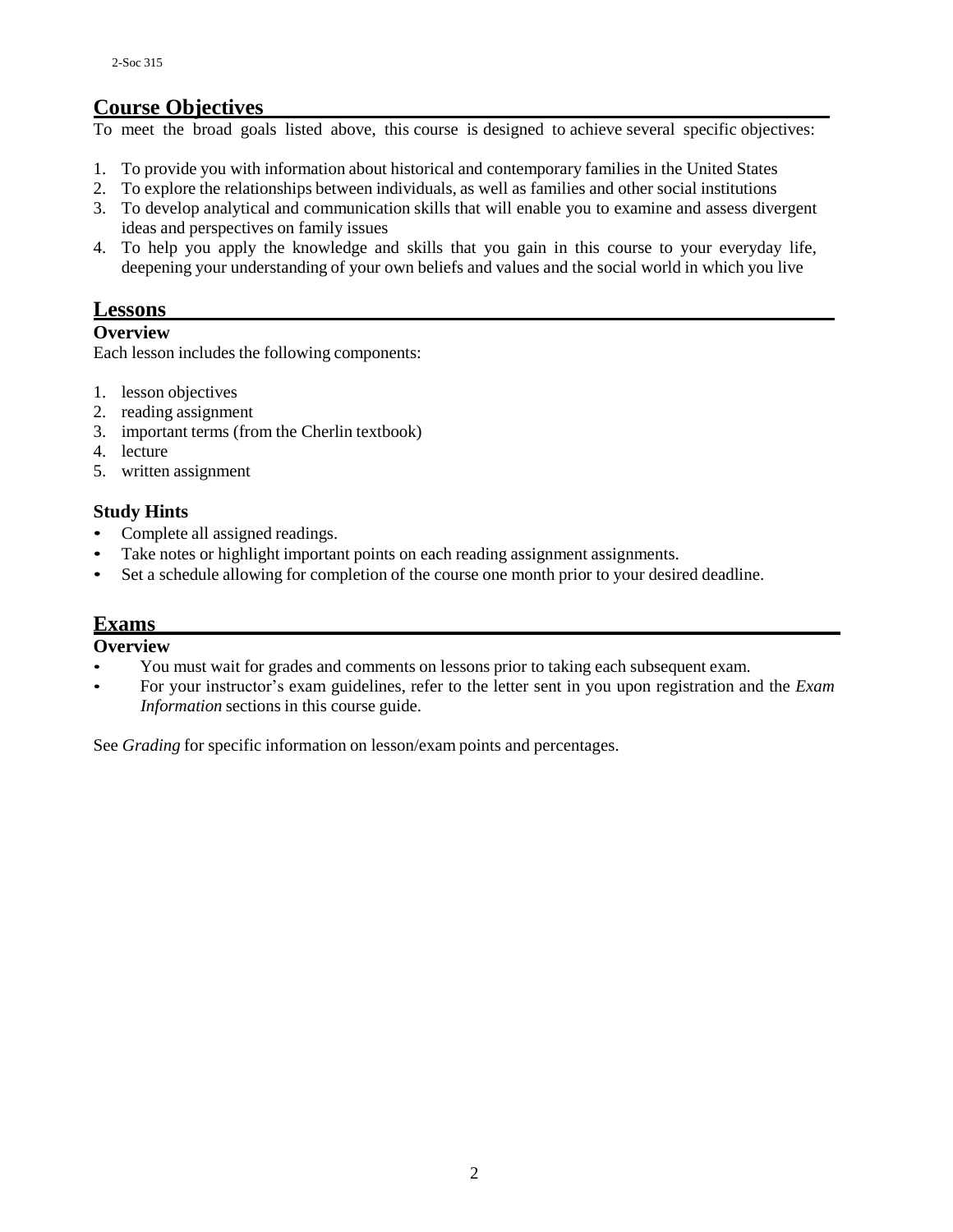#### **Grading**

The course grade will be based upon the following considerations:

| 14 assignments | @ 30 points each      | 420 |
|----------------|-----------------------|-----|
| 3 examinations | @ 100 points each     | 300 |
| 1 essay paper  | $@100$ points         | 100 |
|                | Total points possible | 820 |

The following graded point scale will be used:

| 762 to $820 = A$   | 631 to $655 = C +$ | 491 and under $=$ F |
|--------------------|--------------------|---------------------|
| 738 to 761 = A-    | 598 to $630 = C$   |                     |
| 713 to $737 = B +$ | 574 to 597 = C-    |                     |
| 680 to $712 = B$   | 549 to $573 = D+$  |                     |
| 656 to 679 = B-    | 492 to $548 = D$   |                     |

The final course grade is issued after all assignments and exams have been graded.

Acts of academic dishonesty, including cheating or plagiarism, are considered a very serious transgression and may result in a grade of F for the course.

#### **Contacting Your Instructor**

Instructor contact information is posted on your Canvas site under *Course Rules.*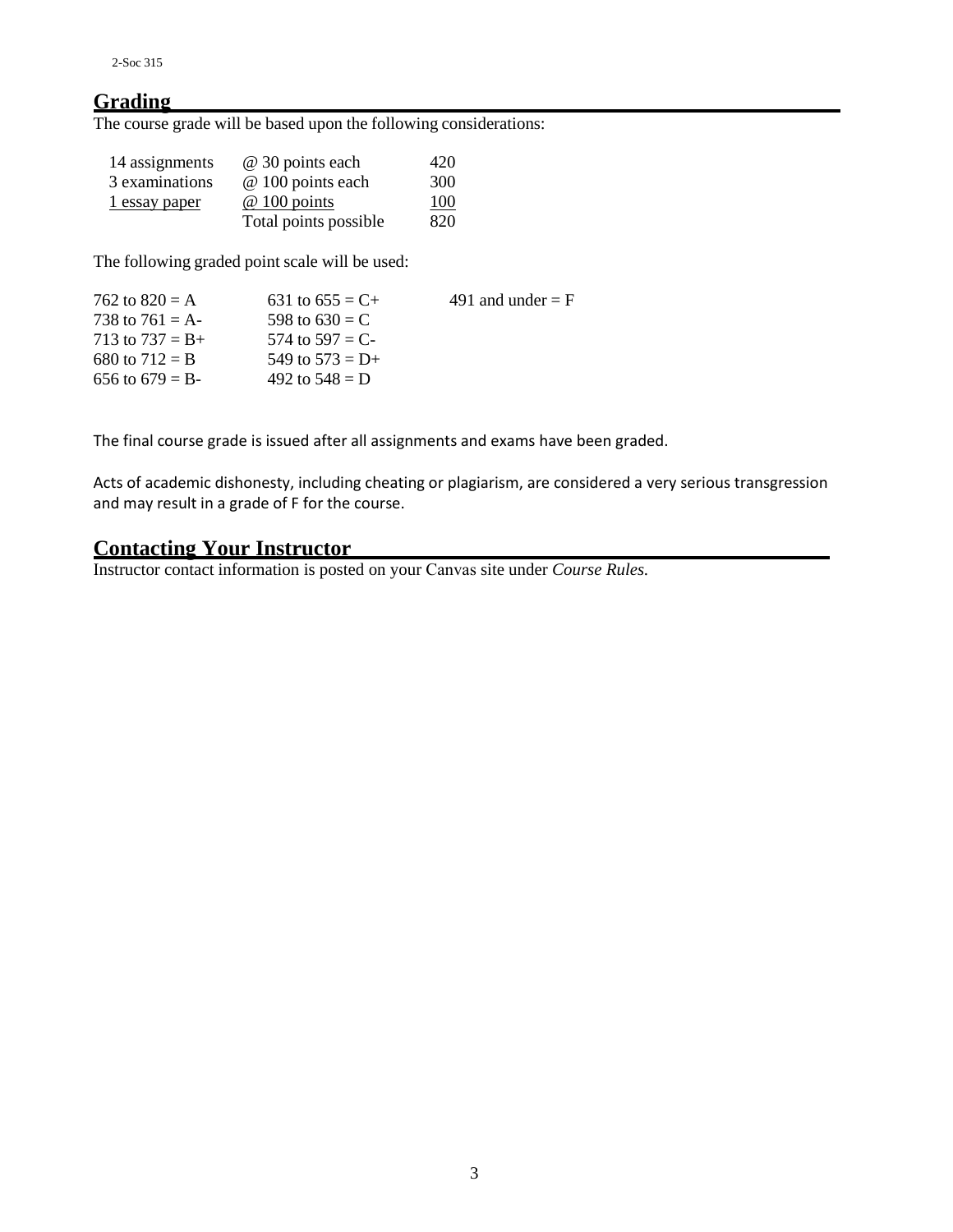# **Assignment Submission Log**

- Cherlin, Andrew J. *Public and Private Families: An Introduction*. 6 th ed. McGraw-Hill, 2010. ISBN 978-0-07-340435-6
- Skolnick, Arlene S., and Jerome H. Skolnick. *Family in Transition*. 15 th ed. Allyn and Bacon, 2009. ISBN 978-0-205-57877-1

| <b>Lesson</b>              | <b>Reading</b>                                                                                                                                                | <b>Written Assignment</b> | <b>Date</b><br><b>Submitted</b> |  |
|----------------------------|---------------------------------------------------------------------------------------------------------------------------------------------------------------|---------------------------|---------------------------------|--|
| $\mathbf{1}$               | Cherlin, Chapter 1, pp. 4–35<br>Skolnick, Introduction, pp. 1-10                                                                                              | <b>Essay questions</b>    |                                 |  |
| $\overline{2}$             | Cherlin, Chapter 2, pp.38-74<br>Skolnick, Chapter 1, pp. 13–56                                                                                                | <b>Essay questions</b>    |                                 |  |
| $\overline{\mathbf{3}}$    | Cherlin, Chapter 3, pp. 80–105<br>Skolnick, Chapter 3, pp. 101-124                                                                                            | <b>Essay questions</b>    |                                 |  |
| $\overline{\mathbf{4}}$    | Cherlin, Chapter 4, pp. 108-133                                                                                                                               | <b>Essay questions</b>    |                                 |  |
| It is time to take Exam 1. |                                                                                                                                                               |                           |                                 |  |
| 5                          | Cherlin, Chapter 5, pp. 136–172                                                                                                                               | <b>Essay questions</b>    |                                 |  |
| 6                          | Cherlin, Chapter 6, pp. 176-204<br>Skolnick, Chapter 4, pp. 125–152                                                                                           | <b>Essay questions</b>    |                                 |  |
| $\overline{7}$             | Cherlin, Chapter 7, pp. 208–245<br>Skolnick, Chapter 5, pp. 153-201                                                                                           | <b>Essay questions</b>    |                                 |  |
| 8                          | Cherlin, Chapter 8, pp. 248–267<br>Skolnick, Chapter 9, pp. 349–373                                                                                           | <b>Essay questions</b>    |                                 |  |
| $\boldsymbol{9}$           | Cherlin, Chapter 9, pp. 272–304<br>Skolnick, Chapter 9, pp. 349-373<br>[NOTE: The Skolnick Chapter 9<br>reading is needed for both Lesson 8<br>and Lesson 9.] | <b>Essay questions</b>    |                                 |  |
| It is time to take Exam 2. |                                                                                                                                                               |                           |                                 |  |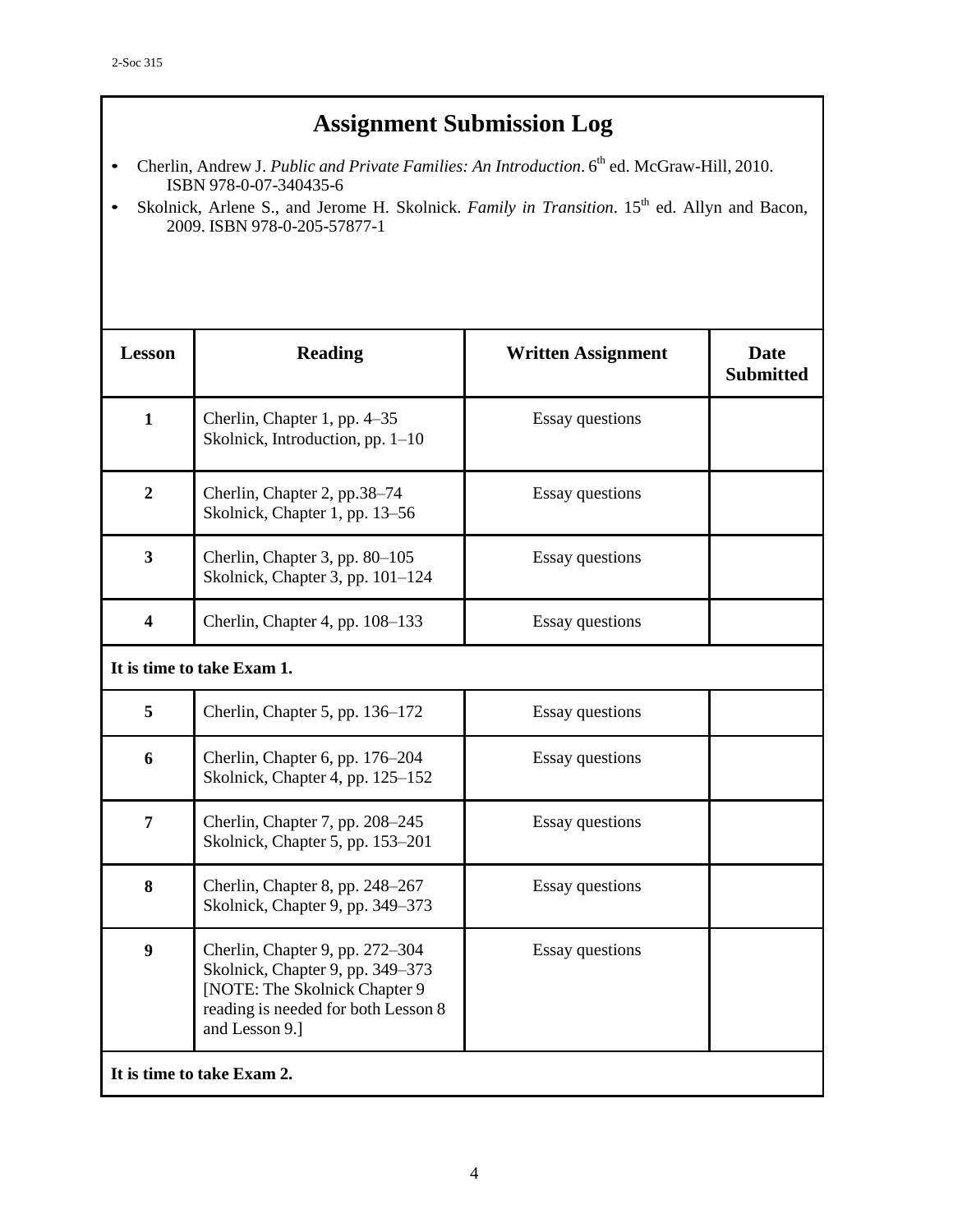| <b>Lesson</b>              | <b>Reading</b>                    | <b>Written Assignment</b> | <b>Date</b><br><b>Submitted</b> |  |
|----------------------------|-----------------------------------|---------------------------|---------------------------------|--|
| 10                         | Cherlin, Chapter 10, pp., 308-338 | <b>Essay questions</b>    |                                 |  |
| 11                         | Cherlin, Chapter 11, pp. 342–373  | <b>Essay questions</b>    |                                 |  |
| 12                         | Cherlin, Chapter 12, pp. 376–403  | <b>Essay questions</b>    |                                 |  |
| 13                         | Cherlin, Chapter 13, pp. 406–430  | <b>Essay questions</b>    |                                 |  |
| 14                         | Cherlin, Chapter 14, pp. 434–462  | <b>Essay questions</b>    |                                 |  |
| 15                         | No newly assigned reading         | <b>Student Paper</b>      |                                 |  |
| It is time to take Exam 3. |                                   |                           |                                 |  |